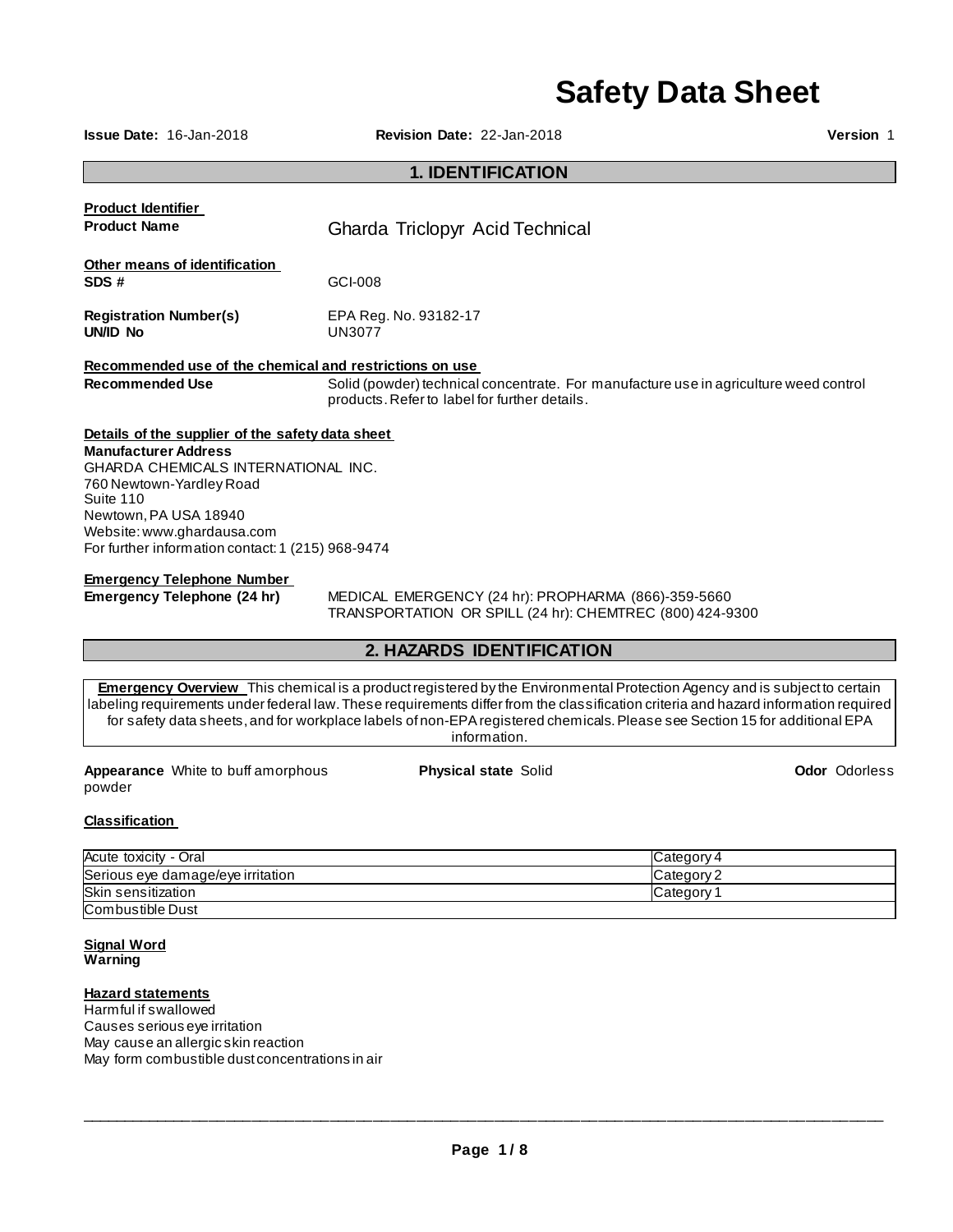

## **Precautionary Statements - Prevention**

Wash face, hands and any exposed skin thoroughly after handling Do not eat, drink or smoke when using this product Wear protective gloves/eye protection/face protection Avoid breathing dust/fume/gas/mist/vapors/spray Contaminated work clothing must not be allowed out of the workplace

## **Precautionary Statements - Response**

IF IN EYES: Rinse cautiously with water for several minutes. Remove contact lenses, if present and easy to do. Continue rinsing If eye irritation persists: Get medical advice/attention IF ON SKIN: Wash with plenty of water and soap If skin irritation or rash occurs: Get medical advice/attention Wash contaminated clothing before reuse IF SWALLOWED: Call a POISON CENTER or doctor/physician if you feel unwell Rinse mouth

## **Precautionary Statements - Disposal**

Dispose of contents/container to an approved waste disposal plant

#### **Other hazards**

Harmful to aquatic life with long lasting effects

## **3. COMPOSITION/INFORMATION ON INGREDIENTS**

| ำhem⊾<br>Name                                                           | N€.<br>No<br>70                 | .<br>$\mathbf{0}$<br>w۰<br>70 |
|-------------------------------------------------------------------------|---------------------------------|-------------------------------|
| י⊊ו<br>acid<br>'vridir<br>oxvacetic<br>n-<br>π<br>ıм<br>. .<br>-<br>- - | $\sim$<br>--<br>.<br>טשי<br>. . | 98                            |

\*\*If Chemical Name/CAS No is "proprietary" and/or Weight-% is listed as a range, the specific chemical identity and/or percentage of composition has been withheld as a trade secret.\*\*

## **4. FIRST AID MEASURES**

### **First Aid Measures**

| <b>General Advice</b> | Provide this SDS to medical personnel for treatment.                                                                                                     |
|-----------------------|----------------------------------------------------------------------------------------------------------------------------------------------------------|
| Eye Contact           | Rinse immediately with plenty of water, also under the eyelids, for at least 15 minutes. Call<br>a poison control center or doctor for treatment advice. |
| <b>Skin Contact</b>   | Take off contaminated clothing. Wash the skin immediately with soap and water. Call a<br>poison control center or doctor for treatment advice.           |
| <b>Inhalation</b>     | Administer oxygen if breathing is difficult. Call a poison control center or doctor for further<br>treatment advice.                                     |
| Ingestion             | Do NOT induce vomiting. Rinse mouth and drink plenty of water. Call a poison control<br>center or doctor immediately for treatment advice.               |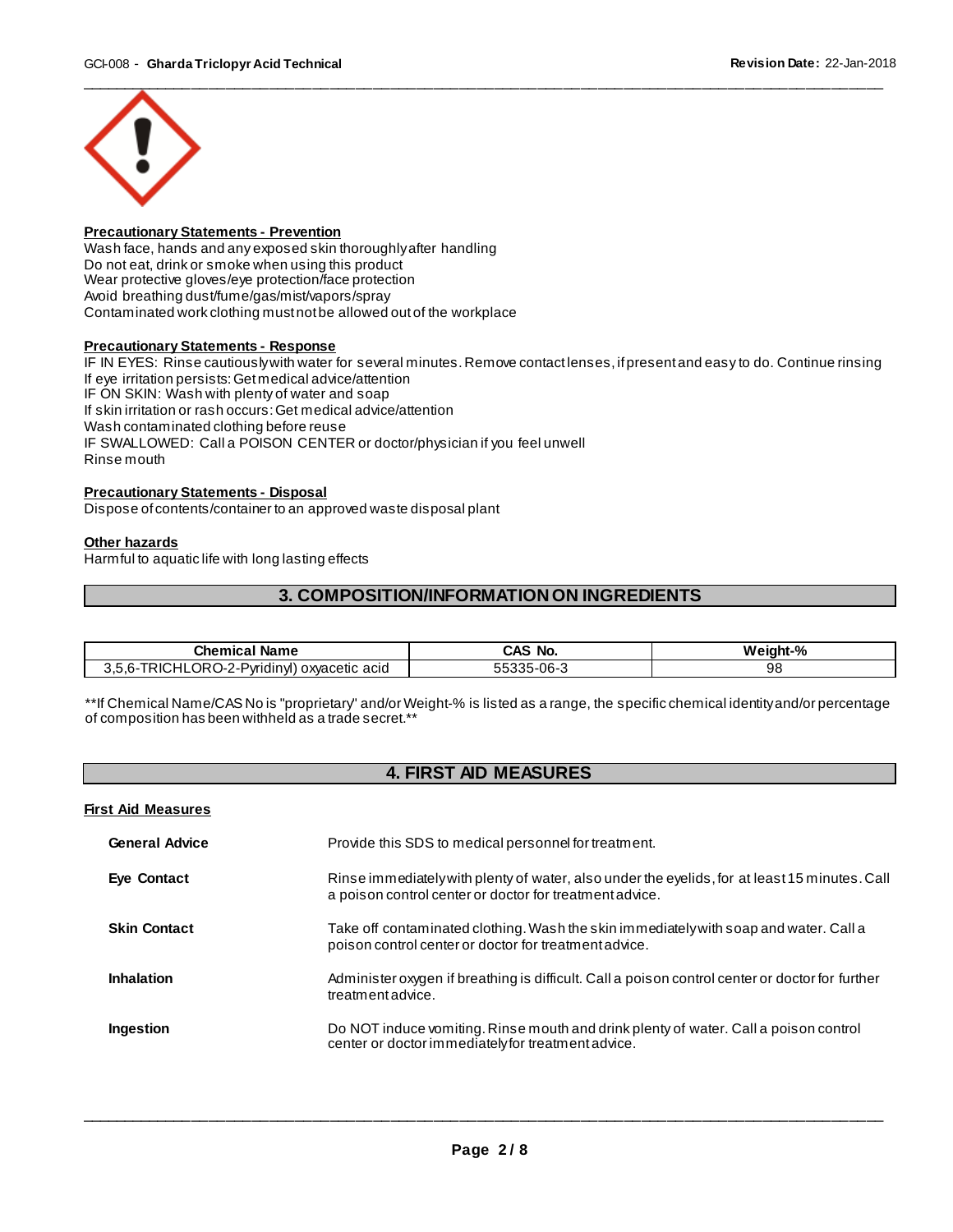#### **Most important symptoms and effects**

| Symptoms | Harmful if swallowed. Causes serious eye irritation. May cause an allergic skin reaction. |
|----------|-------------------------------------------------------------------------------------------|
|          | Indication_of_any immediate medical attention_and special treatment needed_               |

\_\_\_\_\_\_\_\_\_\_\_\_\_\_\_\_\_\_\_\_\_\_\_\_\_\_\_\_\_\_\_\_\_\_\_\_\_\_\_\_\_\_\_\_\_\_\_\_\_\_\_\_\_\_\_\_\_\_\_\_\_\_\_\_\_\_\_\_\_\_\_\_\_\_\_\_\_\_\_\_\_\_\_\_\_\_\_\_\_\_\_\_\_

**Notes to Physician** Symptoms of poisoning may not appear for several hours. Keep under medical supervision for at least 48 hours. Treat symptomatically.

## **5. FIRE-FIGHTING MEASURES**

### **Suitable Extinguishing Media**

Use extinguishing measures that are appropriate to local circumstances and the surrounding environment.

| <b>Small Fire</b> | Dry chemical. Carbon dioxide (CO2). Water spray. Regular foam. |
|-------------------|----------------------------------------------------------------|
| Large Fire        | Water spray. Regular foam.                                     |

**Unsuitable Extinguishing Media** Do not scatter spilled material with high pressure water streams.

#### **Specific Hazards Arising from the Chemical**

Dust can form an explosive mixture with air. Move containers from fire area if you can do so without risk. For fires involving tanks: Cool containers with flooding quantities of water until well after fire is out. Withdraw immediately in case of rising sound from venting safety devices or discoloration of tank. Always stay away from tanks engulfed in fire.

#### **Explosion Data**

**Sensitivity to Static Discharge** AVOID GENERATING DUST. Fine dust dispersed in air, in sufficient concentrations, and in the presence of an ignition source is a potential dust explosion hazard.

## **Protective equipment and precautions for firefighters**

As in any fire, wear self-contained breathing apparatus pressure-demand, MSHA/NIOSH (approved or equivalent) and full protective gear. Collect contaminated fire extinguishing water separately.

## **6. ACCIDENTAL RELEASE MEASURES**

## **Personal precautions, protective equipment and emergency procedures**

| <b>Personal Precautions</b> | Use personal protection recommended in Section 8. Keep unnecessary and unprotected<br>people away from area of spill. Stay upwind. Do not touch or walk through spilled material. |
|-----------------------------|-----------------------------------------------------------------------------------------------------------------------------------------------------------------------------------|
|                             | Avoid generating dust. Refer to Section 7, Handling, for additional precautionary measures.                                                                                       |
|                             |                                                                                                                                                                                   |

## **Environmental precautions**

**Environmental precautions** See Section 12 for additional Ecological Information.

#### **Methods and material for containment and cleaning up**

| <b>Methods for Containment</b> | Prevent further leakage or spillage if safe to do so.                                                                                                                                                                                                                                                                                                                                                                                                                                                                                                                                           |
|--------------------------------|-------------------------------------------------------------------------------------------------------------------------------------------------------------------------------------------------------------------------------------------------------------------------------------------------------------------------------------------------------------------------------------------------------------------------------------------------------------------------------------------------------------------------------------------------------------------------------------------------|
| <b>Methods for Clean-Up</b>    | CALL EMERGENCY RESPONSE Telephone Number on Shipping Paper first.<br>Small Dry Spill: With clean shovel place material into clean, dry container and cover<br>loosely; move containers from spill area<br>Small Spill: Take up with sand or other non-combustible absorbent material and place into<br>containers for later disposal<br>Large Spill: Dike far ahead of liquid spill for later disposal. Cover powder spill plastic sheet<br>or tarp to minimize spreading. Prevent entry into waterways, sewers, basements or<br>confined areas. For waste disposal, see section 13 of the SDS. |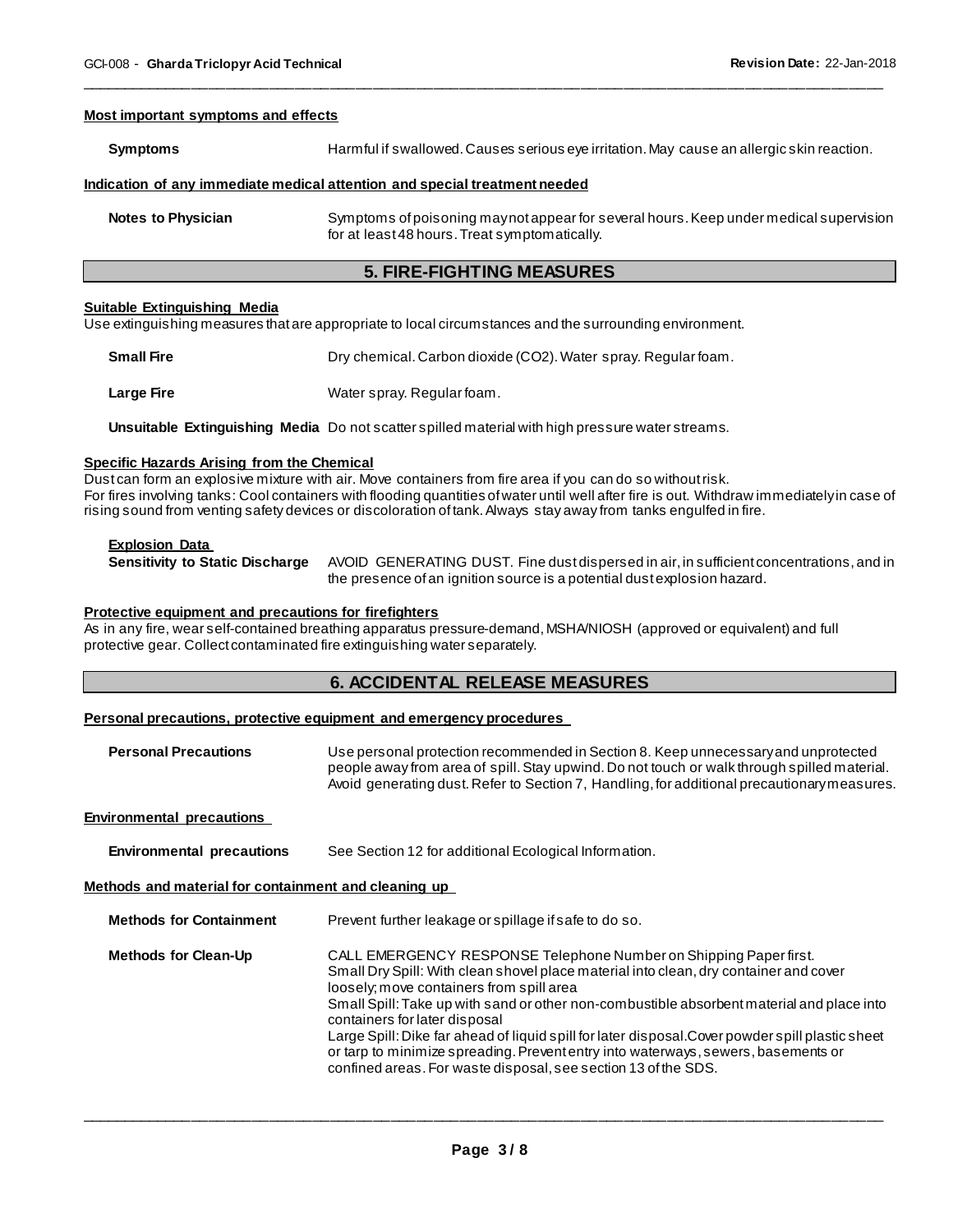| 7. HANDLING AND STORAGE                                      |                                                                                                                                                                                                                                                                                                                                                              |  |
|--------------------------------------------------------------|--------------------------------------------------------------------------------------------------------------------------------------------------------------------------------------------------------------------------------------------------------------------------------------------------------------------------------------------------------------|--|
| <b>Precautions for safe handling</b>                         |                                                                                                                                                                                                                                                                                                                                                              |  |
| <b>Advice on Safe Handling</b>                               | Handle in accordance with good industrial hygiene and safety practice. Ensure adequate<br>ventilation, especially in confined areas. Avoid generation of dust. Avoid breathing dusts.<br>Avoid contact with skin and eyes. Ensure that dust does not accumulate on surfaces.                                                                                 |  |
| Conditions for safe storage, including any incompatibilities |                                                                                                                                                                                                                                                                                                                                                              |  |
| <b>Storage Conditions</b>                                    | Store in closed, properlylabeled containers in a cool, ventilated area. Do not transfer<br>contents to bottles or other unlabeled containers. Keep away from heat, open flames and<br>oxidizing agents. Keep away from food, drink and animal feeding stuffs. Protect from direct<br>sunlight. Protect from humidity and water. Store between 0°C and 30 °C. |  |
| <b>Incompatible Materials</b>                                | Strong acids. Strong bases. Oxidizing agents.                                                                                                                                                                                                                                                                                                                |  |
|                                                              | 8. EXPOSURE CONTROLS/PERSONAL PROTECTION                                                                                                                                                                                                                                                                                                                     |  |
| <b>Exposure Guidelines</b>                                   | This product, as supplied, does not contain any hazardous materials with occupational<br>exposure limits established by the region specific regulatory bodies                                                                                                                                                                                                |  |
| Appropriate engineering controls                             |                                                                                                                                                                                                                                                                                                                                                              |  |
| <b>Engineering Controls</b>                                  | Explosion-proof general and local exhaust ventilation. Use explosion proof electrical<br>equipment for very high dust levels. Ensure ventilation and dust-handling systems prevent<br>the escape of dust into work areas and there is no leakage from equipment.                                                                                             |  |
|                                                              | Individual protection measures, such as personal protective equipment                                                                                                                                                                                                                                                                                        |  |
| <b>Eye/Face Protection</b>                                   | Tightly sealed goggles.                                                                                                                                                                                                                                                                                                                                      |  |
| <b>Skin and Body Protection</b>                              | Wear protective gloves. The glove material has to be impermeable and resistant to the<br>product/ the substance/ the preparation. Wear protective clothing. Wear two layers of<br>clothing wherever possible. Polyester/cotton or cotton overalls should be worn under<br>chemical protection suit and should be professionally laundered frequently.        |  |
| <b>Respiratory Protection</b>                                | NIOSH approved respiratoryprotection for nuisance dusts. (Recommended). Refer to 29<br>CFR 1910.134 for respiratory protection requirements.                                                                                                                                                                                                                 |  |
|                                                              | General Hygiene Considerations Handle in accordance with good industrial hygiene and safety practice.                                                                                                                                                                                                                                                        |  |

## **9. PHYSICAL AND CHEMICAL PROPERTIES**

## **Information on basic physical and chemical properties**

| <b>Physical state</b><br>Appearance<br>Color                                                                                                                                                                                                                     | Solid<br>White to buff amorphous powder<br>White to buff                                                                        | Odor<br><b>Odor Threshold</b> | Odorless<br>Not determined |
|------------------------------------------------------------------------------------------------------------------------------------------------------------------------------------------------------------------------------------------------------------------|---------------------------------------------------------------------------------------------------------------------------------|-------------------------------|----------------------------|
| <b>Property</b><br>рH<br><b>Melting Point/Freezing Point</b><br><b>Boiling Point/Boiling Range</b><br><b>Flash Point</b><br><b>Evaporation Rate</b><br><b>Flammability (Solid, Gas)</b><br><b>Flammability Limits in Air</b><br><b>Upper Flammability Limits</b> | Values<br>3.97<br>150.5 °C / 302.9 °F<br>Not determined<br>Not determined<br>Not determined<br>Not determined<br>Not determined | Remarks • Method              |                            |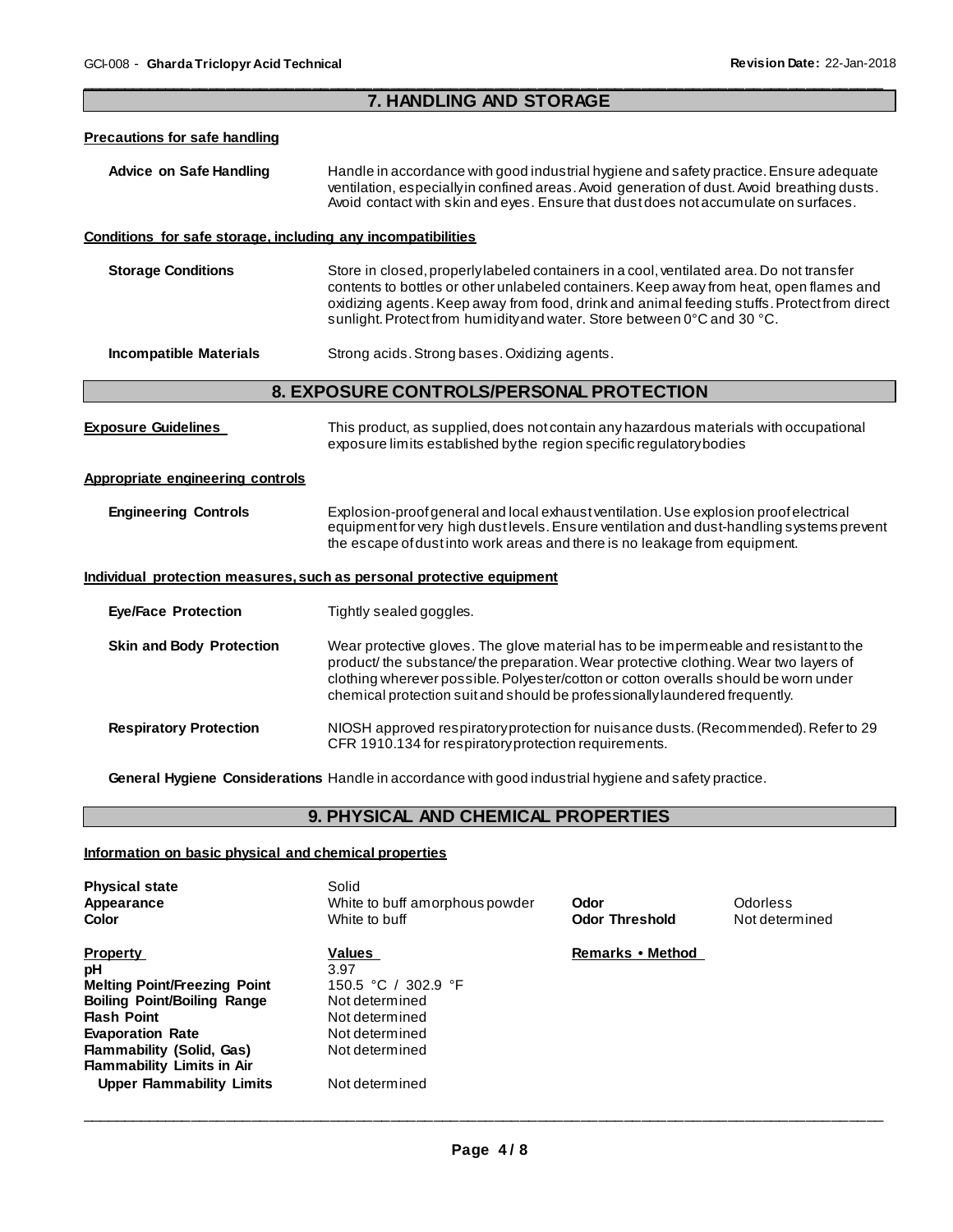| <b>Lower Flammability Limit</b>  | Not determined                              |
|----------------------------------|---------------------------------------------|
| <b>Vapor Pressure</b>            | 0.2 mPa @25 $^{\circ}$ C                    |
| <b>Vapor Density</b>             | Not determined                              |
| <b>Relative Density</b>          | 1.85                                        |
| <b>Water Solubility</b>          | $0.408$ g/l                                 |
| Solubility in other solvents     | Not determined                              |
| <b>Partition Coefficient</b>     | Not determined                              |
| <b>Auto-ignition Temperature</b> | Not determined                              |
| <b>Decomposition Temperature</b> | 208 °C / 406 °F                             |
| <b>Kinematic Viscosity</b>       | Not determined                              |
| <b>Dynamic Viscosity</b>         | Not determined                              |
| <b>Explosive Properties</b>      | Dust can form an explosive mixture with air |
| <b>Oxidizing Properties</b>      | Not determined                              |

# **10. STABILITY AND REACTIVITY**

## **Reactivity**

Not reactive under normal conditions.

## **Chemical Stability**

Stable under recommended storage conditions.

## **Possibility of Hazardous Reactions**

None under normal processing.

## **Conditions to Avoid**

Heat, flames and sparks.

## **Incompatible Materials**

**Product Information** 

Strong acids. Strong bases. Oxidizing agents.

## **Hazardous Decomposition Products**

None known based on information supplied.

## **11. TOXICOLOGICAL INFORMATION**

## **Information on likely routes of exposure**

| <b>Product Information</b> |                                |
|----------------------------|--------------------------------|
| <b>Eye Contact</b>         | Causes serious eye irritation. |
| <b>Skin Contact</b>        | Avoid contact with skin.       |
| <b>Inhalation</b>          | Avoid inhalation of dust.      |
| Ingestion                  | Harmful if swallowed.          |

## **Component Information**

| Chemical Name                | Oral LD50                        | Dermal LD50                   | <b>Inhalation LC50</b>      |
|------------------------------|----------------------------------|-------------------------------|-----------------------------|
| 3,5,6-TRICHLORO-2-Pyridinyl) | $= 2140$ mg/kg (Rat) = 630 mg/kg | > 3980 mg/kg (Rat) > 2 g/kg ( | (Rat)4 h<br>$> 5.43$ mg/L ( |
| oxyacetic acid               | Rat                              | Rabbit                        |                             |
| 55335-06-3                   |                                  |                               |                             |

#### **Information on physical, chemical and toxicological effects**

**Symptoms** Please see section 4 of this SDS for symptoms.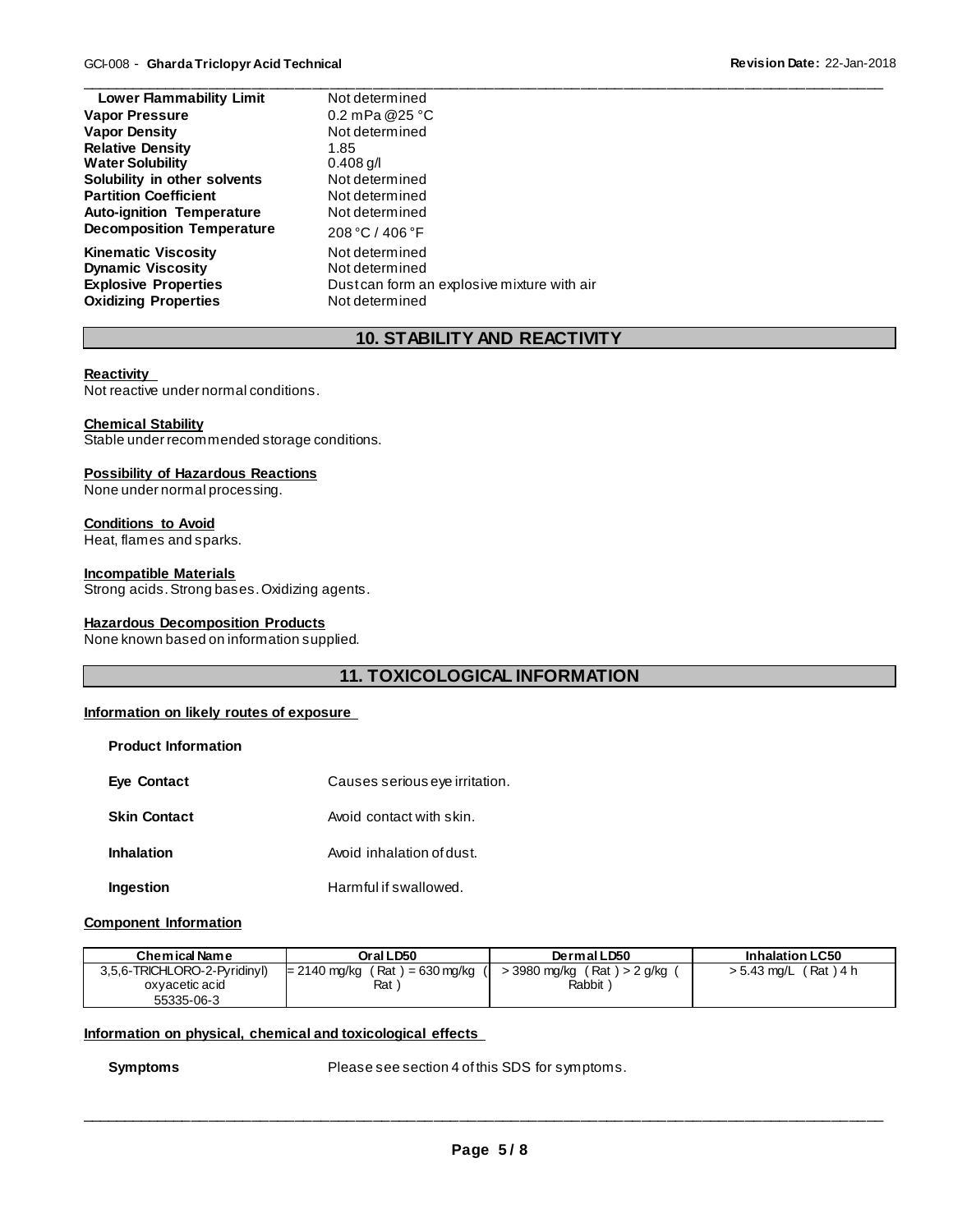#### **Delayed and immediate effects as well as chronic effects from short and long-term exposure**

| <b>Sensitization</b>           | May cause an allergic skin reaction.                                                                                                         |
|--------------------------------|----------------------------------------------------------------------------------------------------------------------------------------------|
| Carcinogenicity                | Based on the information provided, this product does not contain any carcinogens or<br>potential carcinogens as listed by OSHA, IARC or NTP. |
| Numerical measures of toxicity |                                                                                                                                              |
| ATEmiv (oral)                  | $602 \text{ m}$ alka (rot)                                                                                                                   |

\_\_\_\_\_\_\_\_\_\_\_\_\_\_\_\_\_\_\_\_\_\_\_\_\_\_\_\_\_\_\_\_\_\_\_\_\_\_\_\_\_\_\_\_\_\_\_\_\_\_\_\_\_\_\_\_\_\_\_\_\_\_\_\_\_\_\_\_\_\_\_\_\_\_\_\_\_\_\_\_\_\_\_\_\_\_\_\_\_\_\_\_\_

**ATEmix (oral)** 692 mg/kg (rat)<br>**ATEmix (dermal)** 2000mg/kg (rat) **ATEmix (dermal)** 

## **12. ECOLOGICAL INFORMATION**

## **Ecotoxicity**

Harmful to aquatic life with long lasting effects.

## **Persistence/Degradability**

Not determined.

## **Bioaccumulation**

Not determined.

## **Mobility** Not determined

# **Other Adverse Effects**

Not determined

## **13. DISPOSAL CONSIDERATIONS**

## **Waste Treatment Methods**

| <b>Disposal of Wastes</b>        | Must not be disposed together with household garbage. Do not allow product to reach<br>sewage system. Disposal should be in accordance with applicable regional, national and<br>local laws and regulations. |  |  |  |  |
|----------------------------------|--------------------------------------------------------------------------------------------------------------------------------------------------------------------------------------------------------------|--|--|--|--|
| <b>Contaminated Packaging</b>    | Do not reuse empty containers.                                                                                                                                                                               |  |  |  |  |
| <b>14. TRANSPORT INFORMATION</b> |                                                                                                                                                                                                              |  |  |  |  |
| <b>Note</b>                      | Please see current shipping paper for most up to date shipping information, including<br>exemptions and special circumstances.                                                                               |  |  |  |  |
| <b>DOT</b>                       |                                                                                                                                                                                                              |  |  |  |  |
| UN/ID No                         | <b>UN3077</b>                                                                                                                                                                                                |  |  |  |  |
| <b>Proper Shipping Name</b>      | Environmentally hazardous substance, solid, n.o.s. (triclopyr acid)                                                                                                                                          |  |  |  |  |
| <b>Hazard Class</b>              | 9                                                                                                                                                                                                            |  |  |  |  |
| <b>Packing Group</b>             | Ш                                                                                                                                                                                                            |  |  |  |  |
| <b>Marine Pollutant</b>          | Yes.                                                                                                                                                                                                         |  |  |  |  |
| IATA                             |                                                                                                                                                                                                              |  |  |  |  |
| <b>UN/ID No</b>                  | UN3077                                                                                                                                                                                                       |  |  |  |  |
| <b>Proper Shipping Name</b>      | Environmentally hazardous substance, solid, n.o.s. (triclopyr acid)                                                                                                                                          |  |  |  |  |
| <b>Hazard Class</b>              | 9                                                                                                                                                                                                            |  |  |  |  |
| <b>Packing Group</b>             | Ш                                                                                                                                                                                                            |  |  |  |  |
| <b>Marine Pollutant</b>          | Yes                                                                                                                                                                                                          |  |  |  |  |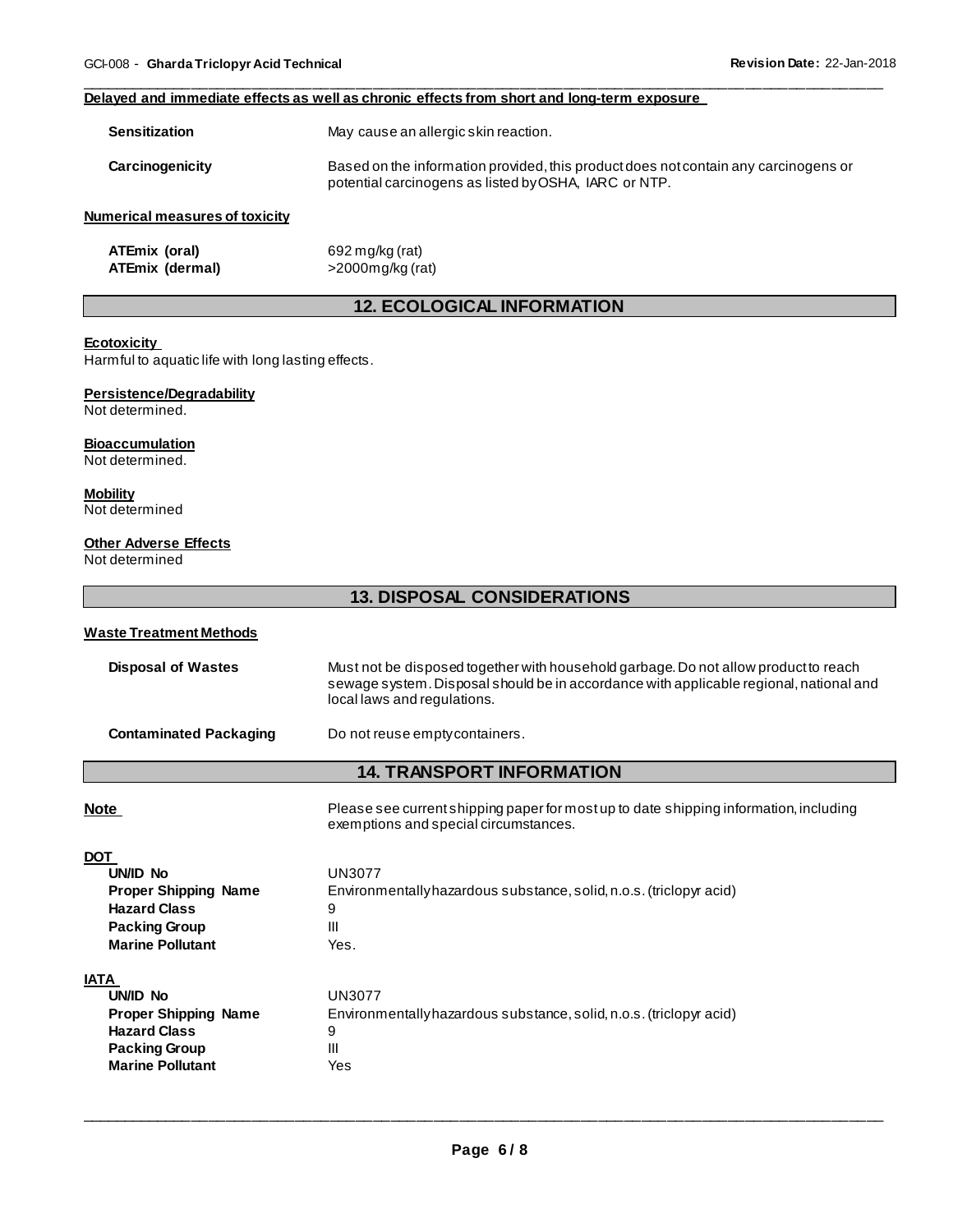## **IMDG**

| UN/ID No                    | UN3077                                                              |
|-----------------------------|---------------------------------------------------------------------|
| <b>Proper Shipping Name</b> | Environmentally hazardous substance, solid, n.o.s. (triclopyr acid) |
| <b>Hazard Class</b>         | 9                                                                   |
| <b>Packing Group</b>        | Ш                                                                   |
| <b>Marine Pollutant</b>     | Yes                                                                 |

## **15. REGULATORY INFORMATION**

\_\_\_\_\_\_\_\_\_\_\_\_\_\_\_\_\_\_\_\_\_\_\_\_\_\_\_\_\_\_\_\_\_\_\_\_\_\_\_\_\_\_\_\_\_\_\_\_\_\_\_\_\_\_\_\_\_\_\_\_\_\_\_\_\_\_\_\_\_\_\_\_\_\_\_\_\_\_\_\_\_\_\_\_\_\_\_\_\_\_\_\_\_

## **International Inventories**

| <b>Chemical Name</b>                            | <b>TSCA</b> | <b>IDSL/NDSLIENECS/EI</b> | <b>LINCS</b> | <b>ENCS</b> | <b>IECSC</b> | <b>KECL</b> | <b>PICCS</b> | <b>AICS</b> |
|-------------------------------------------------|-------------|---------------------------|--------------|-------------|--------------|-------------|--------------|-------------|
| 3.5.6-TRICHLORO-2-<br>Pyridinyl) oxyacetic acid |             |                           |              |             |              | Present     |              |             |

#### **Legend:**

*TSCA - United States Toxic Substances Control Act Section 8(b) Inventory* 

*DSL/NDSL - Canadian Domestic Substances List/Non-Domestic Substances List* 

*EINECS/ELINCS - European Inventory of Existing Chemical Substances/European List of Notified Chemical Substances* 

*ENCS - Japan Existing and New Chemical Substances* 

*IECSC - China Inventory of Existing Chemical Substances* 

*KECL - Korean Existing and Evaluated Chemical Substances* 

*PICCS - Philippines Inventory of Chemicals and Chemical Substances* 

*AICS - Australian Inventory of Chemical Substances* 

## **US Federal Regulations**

## **CERCLA**

This material, as supplied, does not contain any substances regulated as hazardous substances under the Comprehensive Environmental Response Compensation and Liability Act (CERCLA) (40 CFR 302) or the Superfund Amendments and Reauthorization Act (SARA) (40 CFR 355).

#### **SARA 313**

Section 313 of Title III of the Superfund Amendments and Reauthorization Act of 1986 (SARA). This product does not contain any chemicals which are subject to the reporting requirements of the Act and Title 40 of the Code of Federal Regulations, Part 372

#### **CWA (Clean Water Act)**

This product does not contain any substances regulated as pollutants pursuant to the Clean Water Act (40 CFR 122.21 and 40 CFR 122.42)

#### **US State Regulations**

#### **California Proposition 65**

This product does not contain any Proposition 65 chemicals.

#### **U.S. State Right-to-Know Regulations**

This product does not contain any substances regulated under applicable state right-to-know regulations

#### **EPA Pesticide Registration Number** EPA Reg. No. 93182-17

## **EPA Statement**

This chemical is a pesticide product registered by the Environmental Protection Agency and is subject to certain labeling requirements under federal pesticide law. These requirements differ from the classification criteria and hazard information required for safety data sheets, and for workplace labels of non-pesticide chemicals. Following is the hazard information as required on the pesticide label: